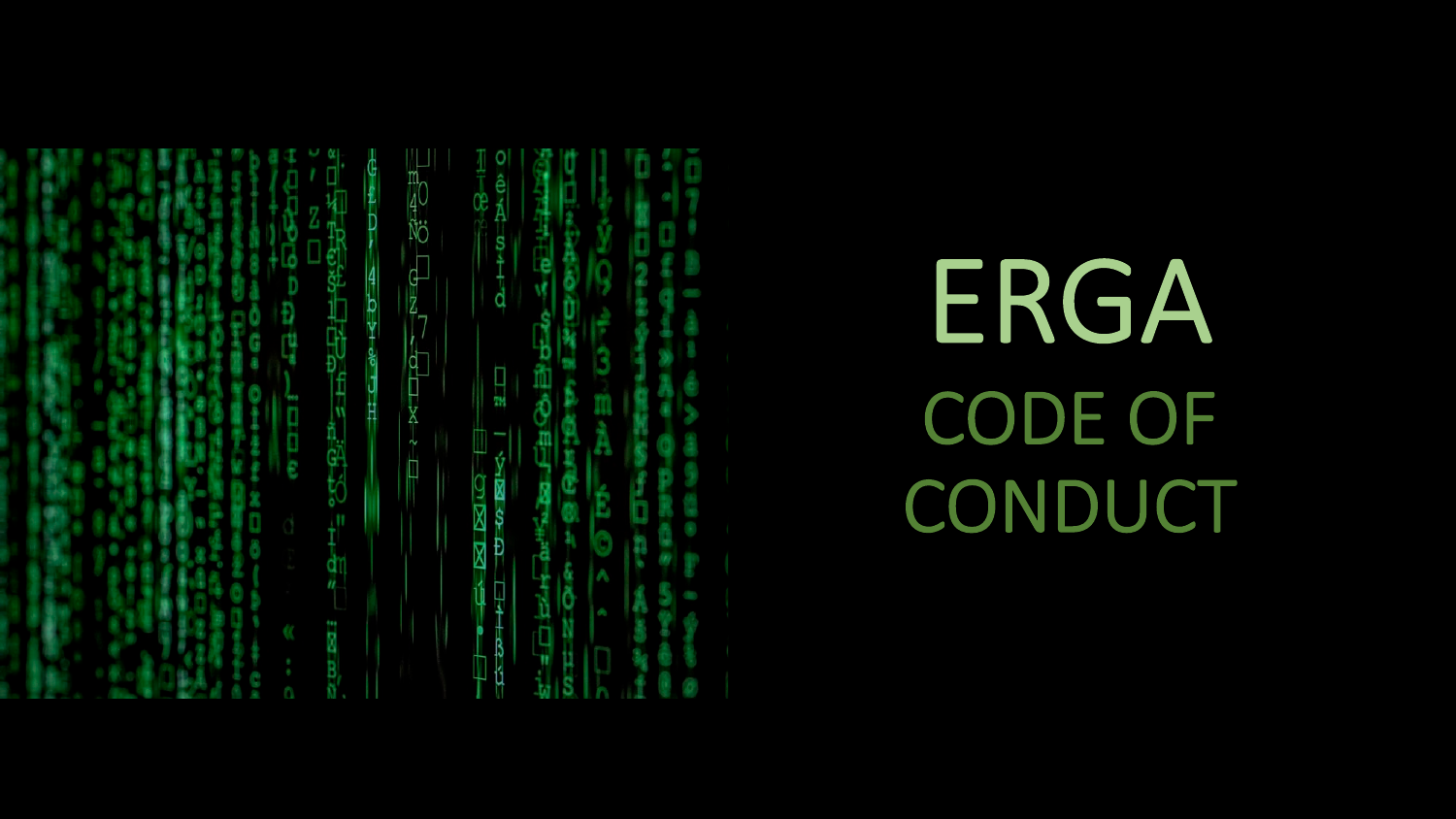## Introduction

The European Reference Genome Atlas' (ERGA) Code of Conduct outlines our mission and our values. The code is a practical tool to be used by all ERGA members to ensure we measure ourselves in accordance with the highest possible standards of ethical genomics research. ERGA is dedicated to fostering an equitable, inclusive and harassment free research environment for all of its members regardless of gender identity and expression, sexual orientation, disability, physical appearance, body size, citizenship, nationality, ethnic or social origin, pregnancy, familial status, veteran status, genetic information, religion or belief (or lack thereof), membership of a national minority, property, age, education, socio-economic status, technical choices, and experience level or any other protected category. Respect for all members is foundational to our success and by upholding high standards we build a research community that attracts the best talent and delivers the most impactful research. We encourage all of our members to read the ERGA Code of Conduct, to take it seriously and to uphold a personal responsibility to incorporate ERGA's values into all ERGA related work.

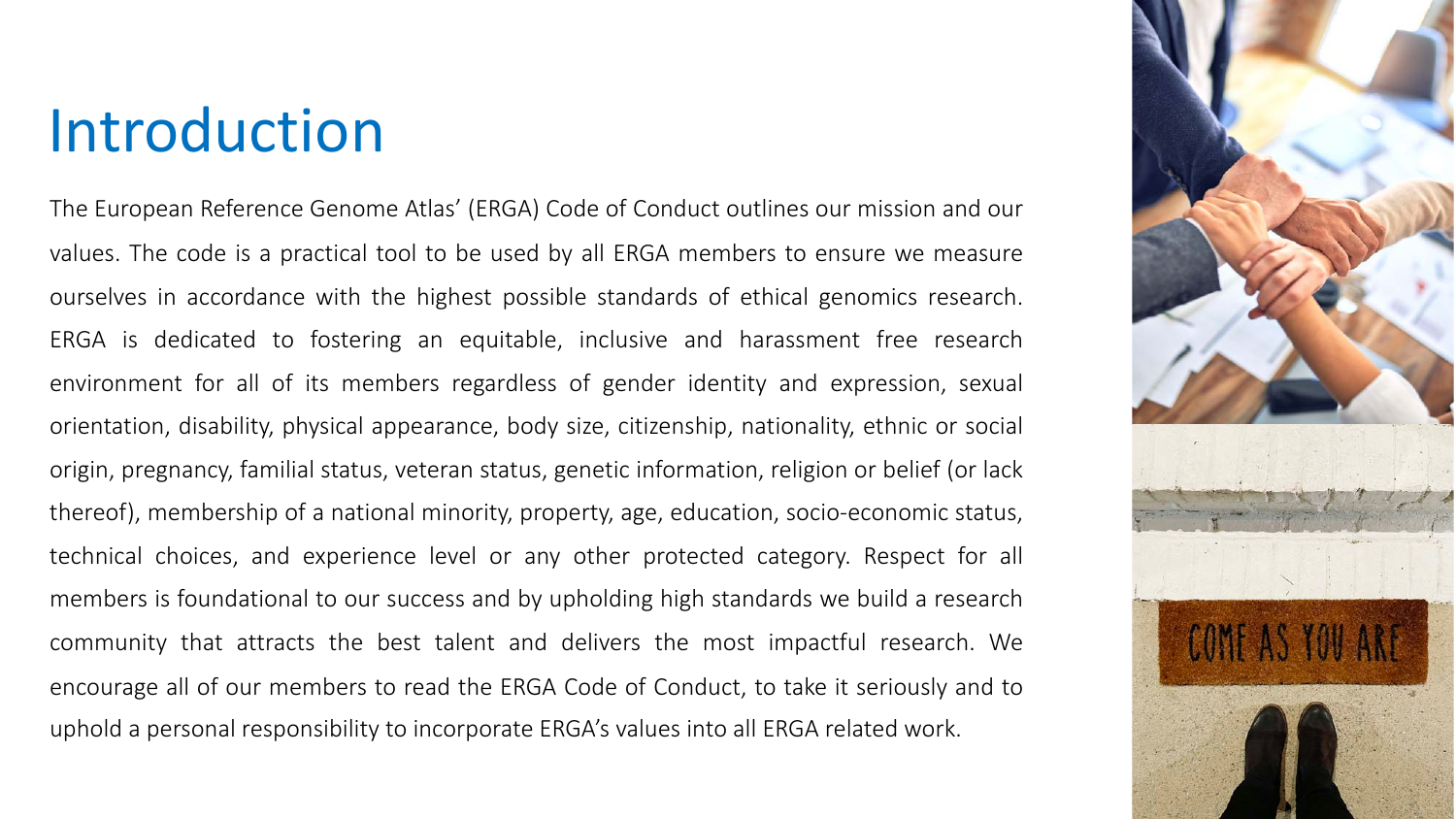# Who does this apply to?

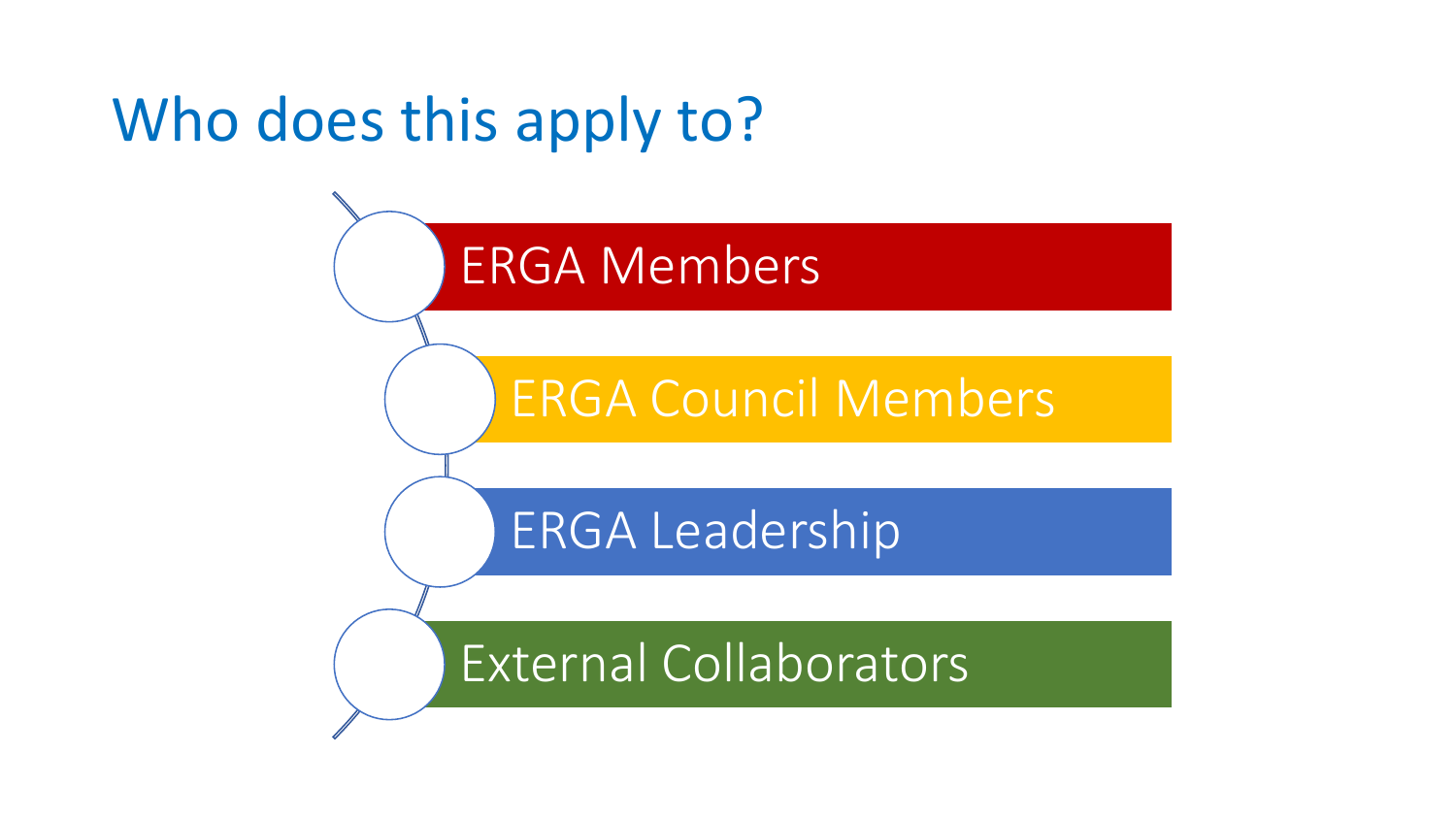Our members drive the ERGA mission, which is why we are dedicated to treating all of our members with dignity and respect.

#### ERGA VALUES

### **Community**

ERGA values the input, skillset and diversity of opinions of each of its members.

Our mission is to build an inclusive pan-European genomics community that ensures our members feel comfortable in both providing and receiving feedback as we seek to achieve the highest quality reference genome assemblies to facilitate the conservation of European biodiversity.

### Excellence

ERGA acts with integrity to enable scientific excellence of all its projects. Research is conducted by a pan-European community of scientific experts using the latest sample processing, sequencing technologies, and genome assembly tools to achieve the assembly gold standards developed and accepted by the broader genomics research community.

### Collaboration

ERGA values diversity of thought and encourages extensive internal and external collaboration in its pursuit of achieving the most inclusive and impactful genomic research. ERGA strives for open data, where appropriate, so that the outcomes of this project can be accessed by all, for all. ERGA is also committed to providing equitable infrastructure and training opportunities to encourage the use and interpretation of the data by members.

### Societal needs & Governance

ERGA value ensuring that all projects are conducted both ethically and following the appropriate legislation. To this end, only projects that have passed ERGA project feasibility checks are considered.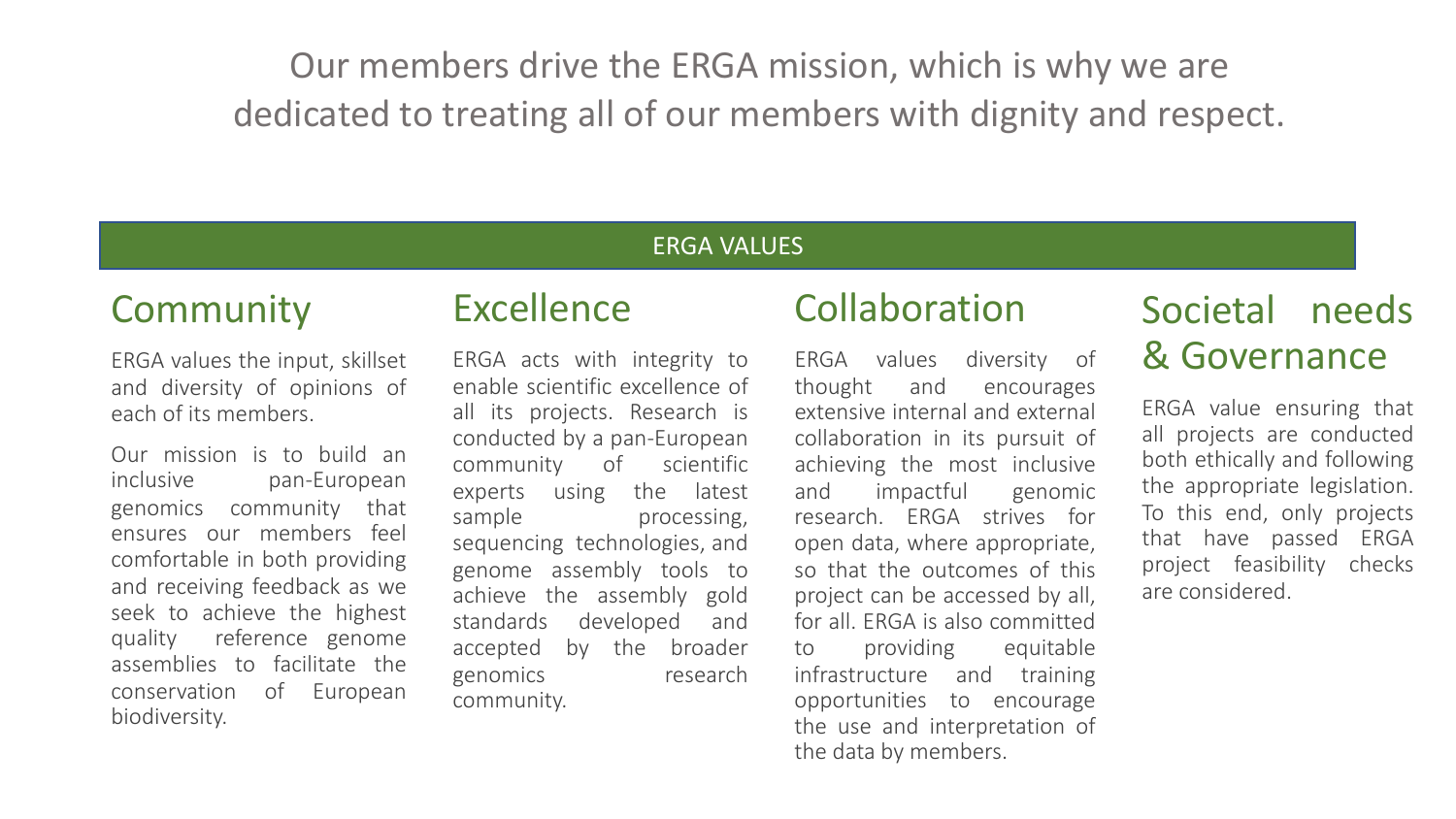The mission of ERGA is to promote the establishment of high quality reference genomes for the entire European eukaryote biodiversity

#### EXPECTATIONS OF ERGA MEMBERS

### Be an Ambassador

Each ERGA member is an active ambassador for the core values, culture and vision of ERGA. As ERGA ambassadors, members are expected to uphold the reputation of ERGA when conducting ERGA associated activities. Members are expected to be respectful of the diverse cultures within ERGA and facilitate in the creation of a safe environment where all members can work and collaborate effectively to achieve the mission of ERGA.

### Be Honest

ERGA members should not improperly use their ERGA membership for commercial or personal gain nor should members improperly claim a title or position in which they are not entitled. Members shall not enter into any contract or pledge the credit of an ERGA associated project or represent or hold out that s/he has the power to do so without specific written instructions from the ERGA Chair.

### Be a Team Player

Members should not improperly disclose any prejudicial information pertaining to a ERGA associated organization/ institution, ERGA, or any fellow ERGA member. Members shall withhold financial propriety in all their ERGA associated dealings with employers, organisations and institutions.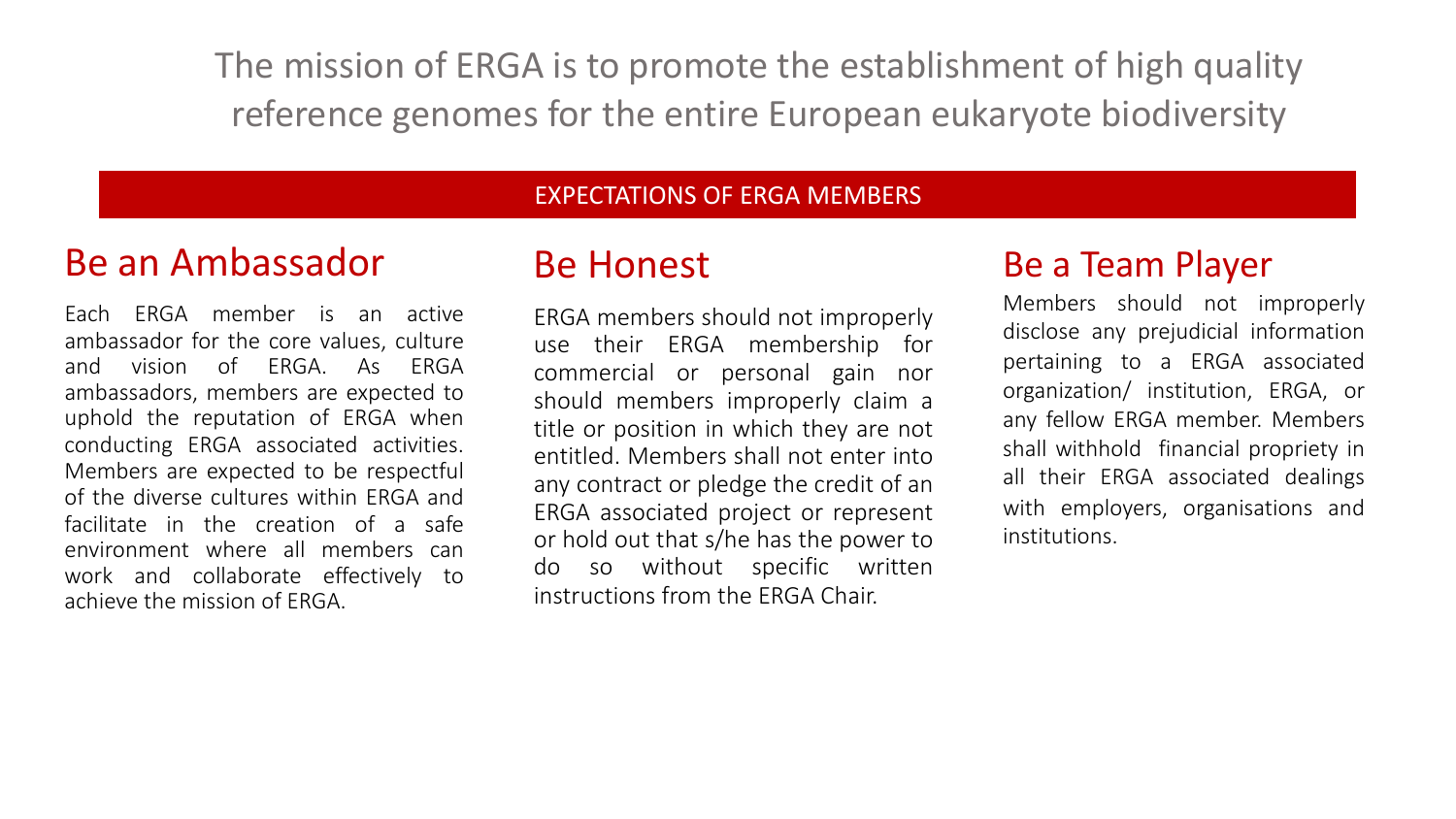ERGA council members are key players to the success of the mission of ERGA - they present the voice on behalf of their country's ERGA members at the ERGA pan-European level.

#### EXPECTATIONS OF ERGA COUNCIL MEMBERS

### Be Active

ERGA council members are expected to act as a point of contact for their representative country during all ERGA associated events and activities. Council members are responsible for voicing concerns on behalf of all ERGA members within their country. To this end, council members are accountable for being an active member within their national ERGA community but also an active participant in all ERGA council meetings. Council members have the opportunity. to provide a voice for their country's ERGA members at council meetings and so active ERGA members who are committed are encouraged to step into an ERGA council member role as well as become more active on a committee level.

### Be Responsible

Due to the level of responsibility and power held by ERGA council members, it is important that this is not misused for any act of intentional malice including; providing misleading or biased information during council meetings or to the ERGA Chair; using position of power inappropriately to belittle other ERGA members; unethical conduct; misconduct of any form including bullying, harassment or discrimination; to promote or dismiss ERGA members; to discourage participation of any potential or current ERGA members; to maliciously<br>remove FRGA members from remove ERGA members from meetings, emails or any other ERGA associated events.

### Be Representative

As national focal points, ERGA council representatives are expected ensure that the voices of all ERGA members in their corresponding country are heard, equally, and that all input is valued. Council members are expected to voice the opinions of the consensus of all member inputs during council meetings and to not misstate, omit or provide misleading information. Moreover, all personal opinions should be avoided unless specifically requested by the ERGA Chair. Council members should also become aware of any element of unconscious bias during ERGA council meeting discussions.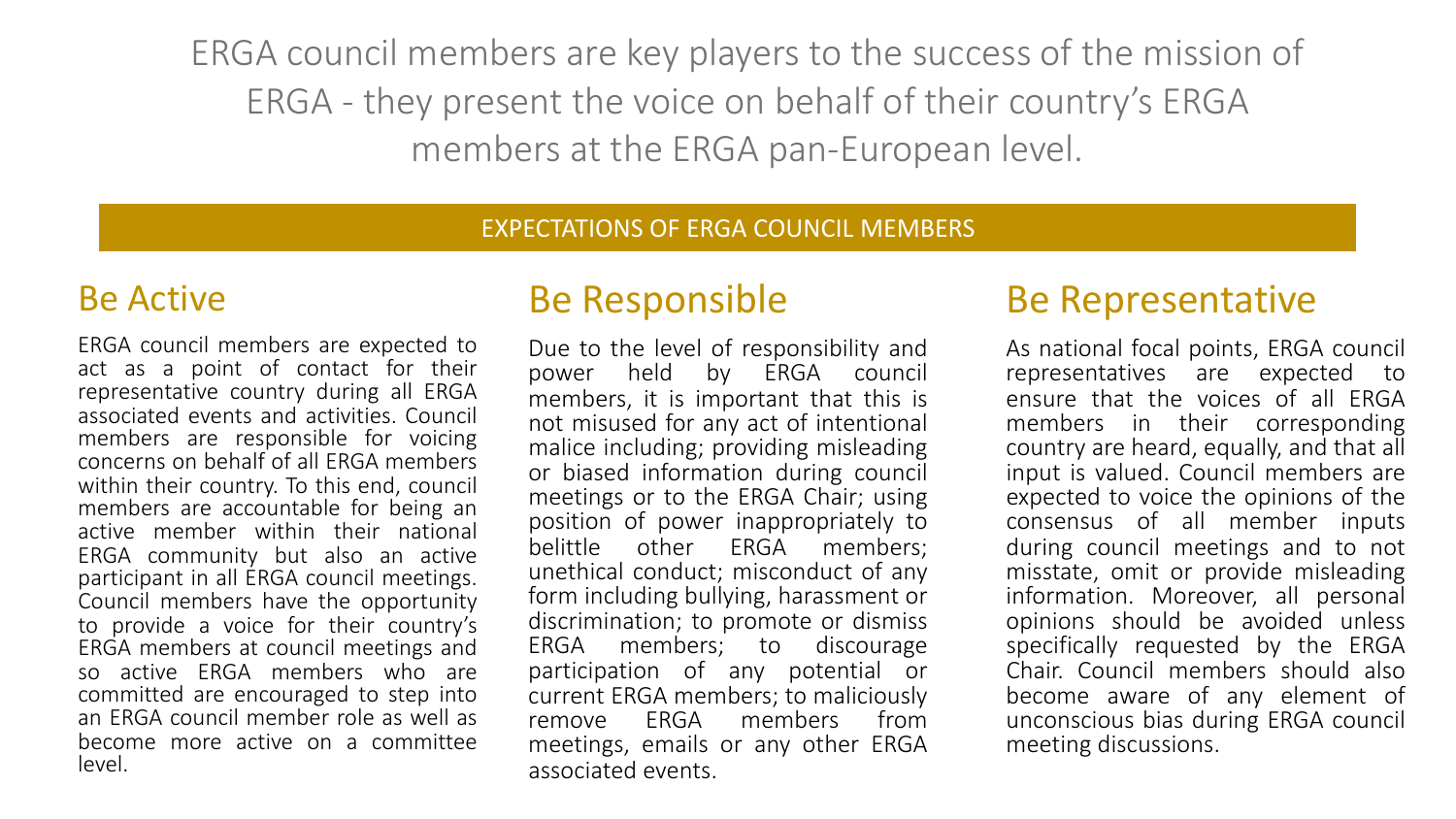ERGA values are at the core of our expectations for our members, leadership, council members and collaborators. Each value encourages a sense of belonging and fosters a harassment and discrimination free ERGA community .

#### ERGA BEHAVIOUR

### Be Accountable

ERGA members are accountable for their own behavior, actions, and results. All ERGA related research is to be conducted in a clear, honest and transparent manner and should align with adopted ERGA protocols and policies. Members are accountable for creating a safe environment that is inclusive for all other members.

### Be an Upstander

ERGA members are encouraged to politely, respectfully and professionally vocalise research related feedback, insights or suggestions to other members as well as to be accepting of suggestions from others. However, members should be aware of the difference between intent and impact. Members are also encouraged to speak up if they believe the law, the ERGA code or ERGA policies are being/about to be violated  $-$  be an upstander not a bystander!

### Be Inclusive

Each member is expected to actively promote an inclusive and welcoming environment for other members regardless of gender identity and expression, sexual orientation, disabilities, neurodiversity, physical appearance, ethnicity, nationality, race, age, religion, career stage or any other protected category. This includes both blatant and microaggressions.

### Be Collaborative

ERGA members are expected to work in a collaborative fashion, appreciating the diversity of skill sets for the generation of outputs that follow the ERGA mission and values.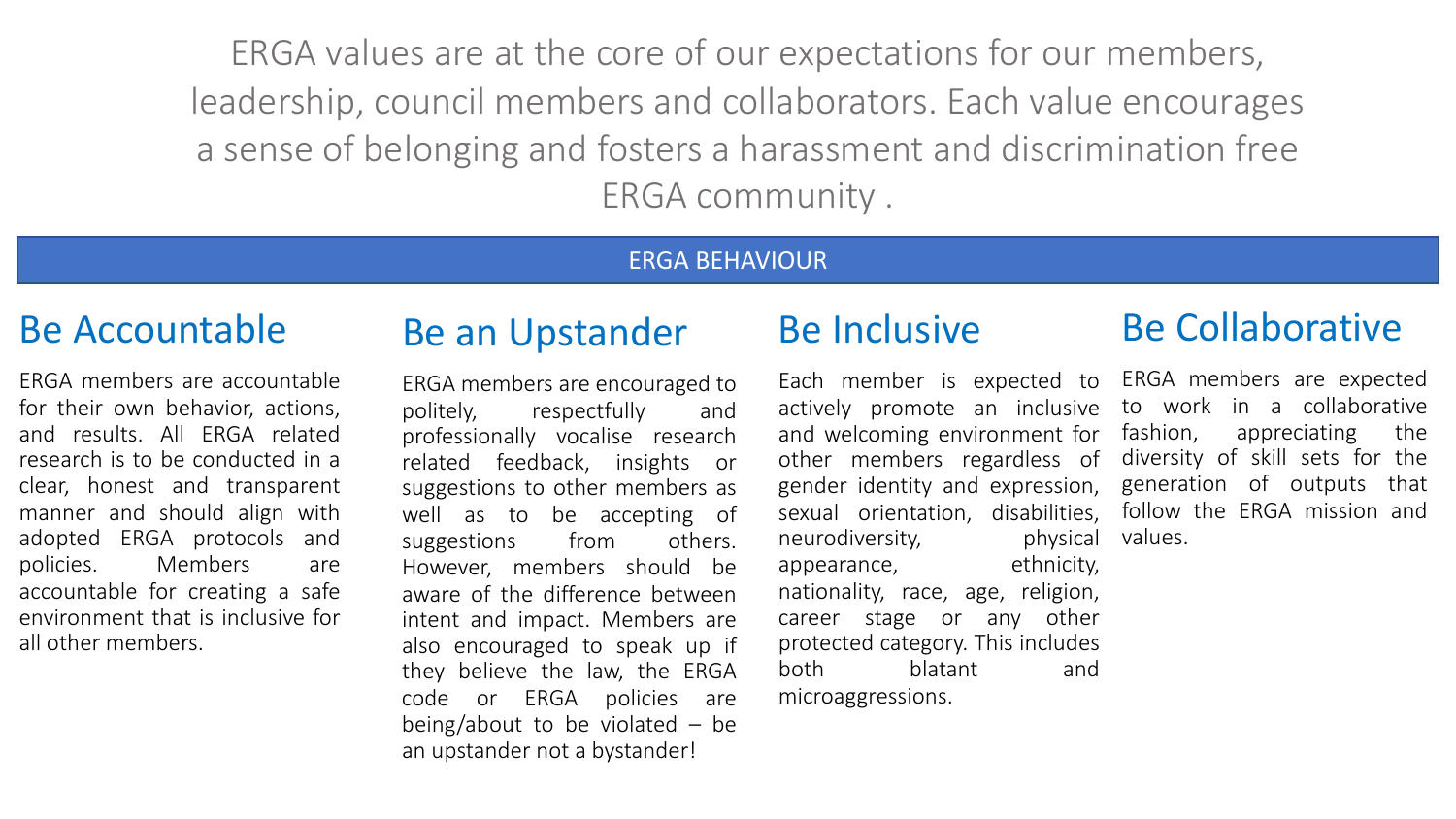#### UNACCEPTABLE BEHAVIOUR

#### Harassment & Discrimination

Every member has the right to participate in all ERGA associated activities free from harassment, discrimination. Harassment in relation to gender identity and expression, sexual orientation, disability, physical appearance, body size, citizenship, nationality, ethnic or social origin, pregnancy, familial status, veteran status, genetic information, religion or belief (or lack thereof), membership of a national minority, property, age, education, socio-economic status, technical choices, and experience level or any other protected category is not tolerated by ERGA. Harassing behaviors include, but are not limited to, inappropriate or offensive verbal language, inappropriate or offensive physical contact, sexual imagery or language, stalking, deliberate intimidation, unwanted sexual attention, and sustained disruption of talks or presentations. Both blatant and microaggressions should be avoided.

#### Condescending Actions

Belittling, derogatory, or condescending actions or treating other members as incompetent does not align with ERGA's values or mission and will not be tolerated.

### Bullying

Bullying is not accepted within the ERGA community, this includes but is not limited to threatening, frightening, humiliating, or intimidating other members with abusive words or actions, both in person or online.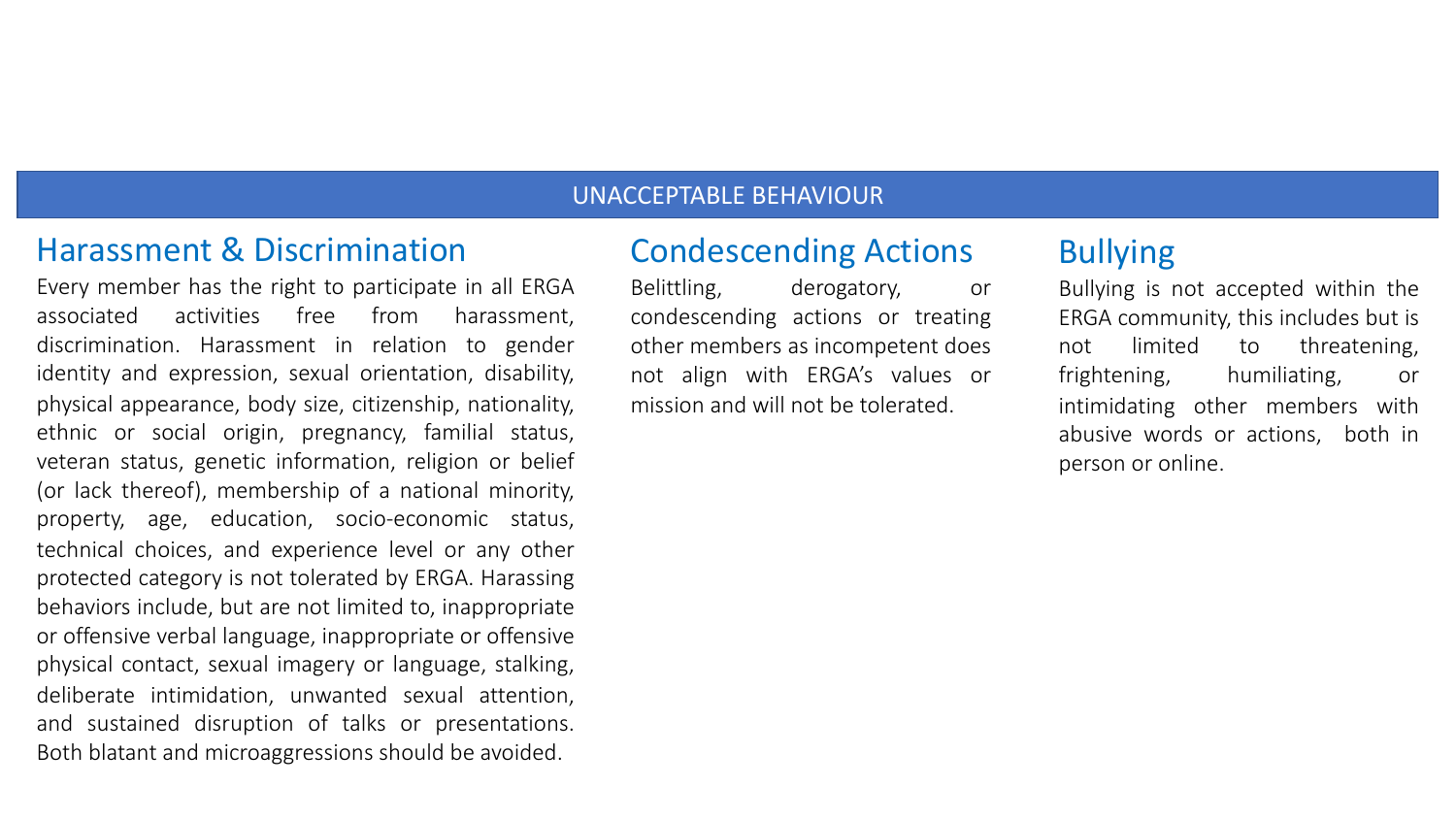To uphold the reputation of ERGA it is important that all ERGA data and research outcomes are communicated both ethically and respectfully and stored in accordance to data protect regulations.

#### **COMMUNICATION**

### Presentations

Due to the international nature of ERGA, virtual meetings are both expected and encouraged. However, members are expected to acquire permission from all meeting participants prior to recording. ERGA project PIs, in agreement with the ERGA executive board leadership, have the right to first presentation of the data and their analysis, including journal publications, pre-prints, public conference talks, and press releases. Exceptions can be made in agreement with the PIs and the ERGA executive board leadership.

### Digital Sequence Data

All ERGA data is to be made open access upon generation, where feasible and appropriate (See data sharing policy). All ERGA sequencing data will be embargoed for publication by anyone without prior consent for up to but not exceeding five years from the date of final genome assembly release. ERGA data can be used for single gene analysis or comparison and/or mitochondrial genome by all members. However, the usage of larger datasets must be agreed with the PI and ERGA executive board.

## Citizen Science & Personal Data

Members should ensure that all ERGA data/information related to ERGA work activities and members is stored in compliance with the data protection principles and notification requirements set out in the GDPR (General Data Protection Regulation) 2018, or equivalent legislation for the country or jurisdiction in which each member is undertaking ERGA duties. For more information see ERGA Data sharing and Publication policy.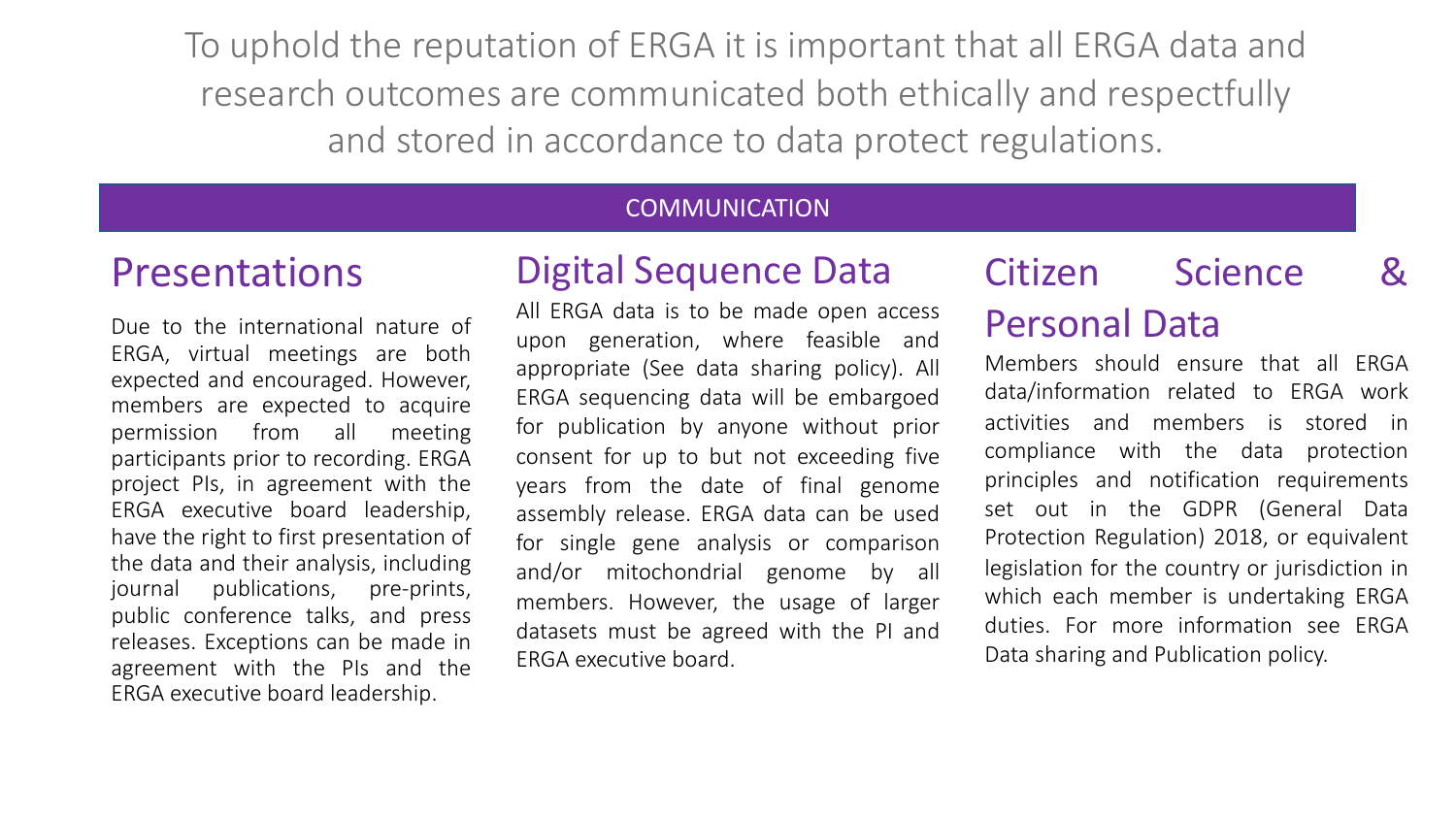

If you have any questions - or feel like any of your fellow ERGA members are falling short of our standards and their commitment to upholding them, we want to hear from you. For the safety of all ERGA members, we need to hear from you. This code is taken seriously by our consortium and if breached we will respond accordingly.

Our member can raise concerns at multiple levels. If your concern is legal in nature you can raise your concern through a local government agency. If a concern pertains to a fellow member within the same institution, please contact your institution's Legal Department. Intra-country concerns can be raised to member's National ERGA Representatives. If a member has an inter-country concern, feels uncomfortable raising an intra-country concern, or indeed fails to get a response, ERGA members can contact ergaELSI@erga-biodiversity.eu. All concerns will be handled confidentially by an external, independent and diverse panel. ERGA prohibits any retaliation against members who have submitted a concern. If any member thinks that you have been retaliated against please contact our ELSI Team on ergaELSI@ergabiodiversity.eu .